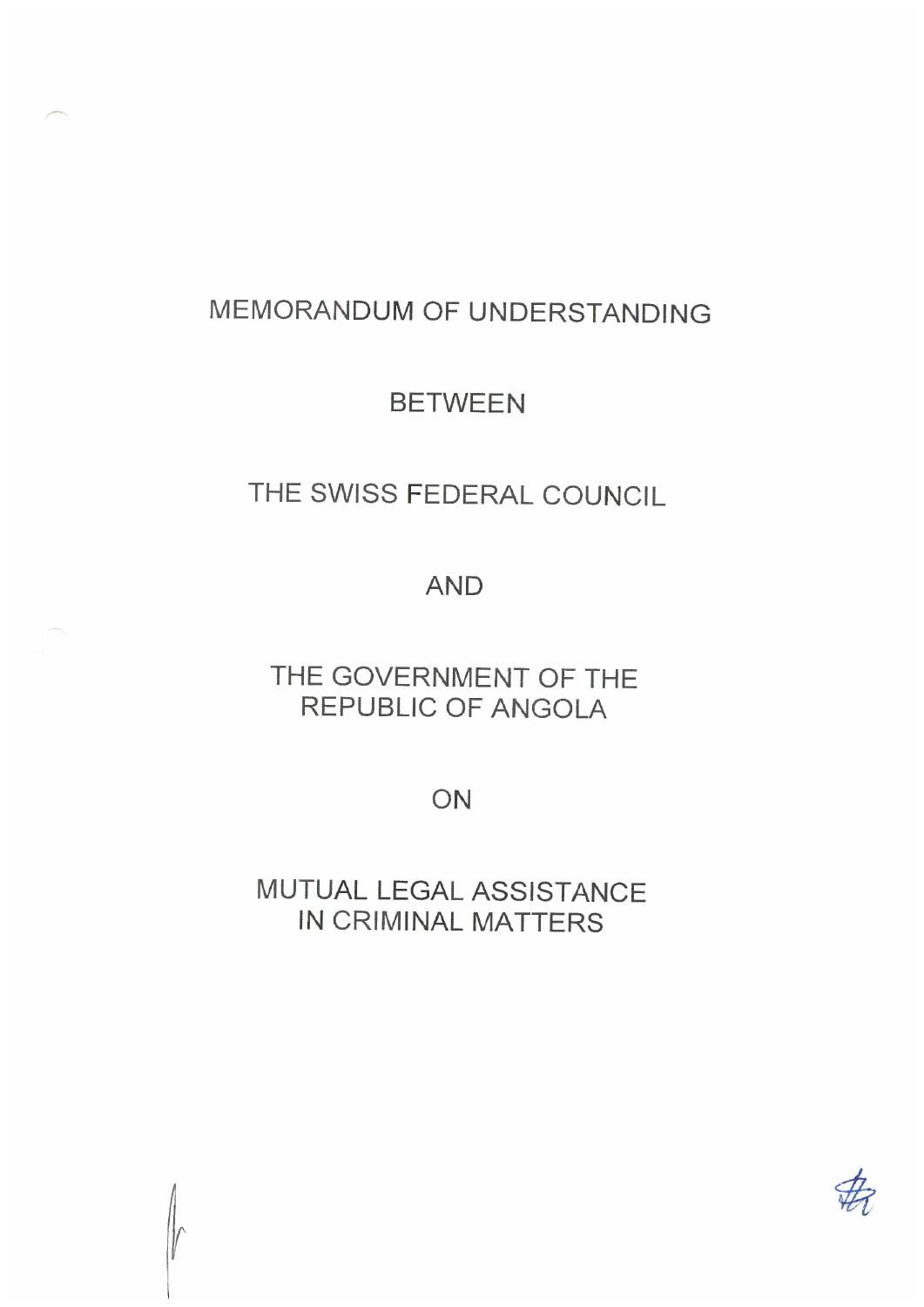The Swiss Federal Council

and

/r\

the Government of the Republic of Angola,

hereinafter referred to as the Signatories,

GUIDED BY the traditional friendly relations and the fruitful cooperation between the two States;

DESIRING to improve the effectiveness of cooperation between the two States in the field of mutual legal assistance in criminal matters;

AWARE of the need to ensure that cooperation is carried out in the most effective way:

ON THE BASIS of mutual respect for sovereignty and territorial integrity, equality, mutual benefit and non-interference in each other's internal affairs, with full respect for international law, including human rights

IN OBSERVANCE of the constitutional and legal regulations of the respective States and their international obligations,

 $2/6$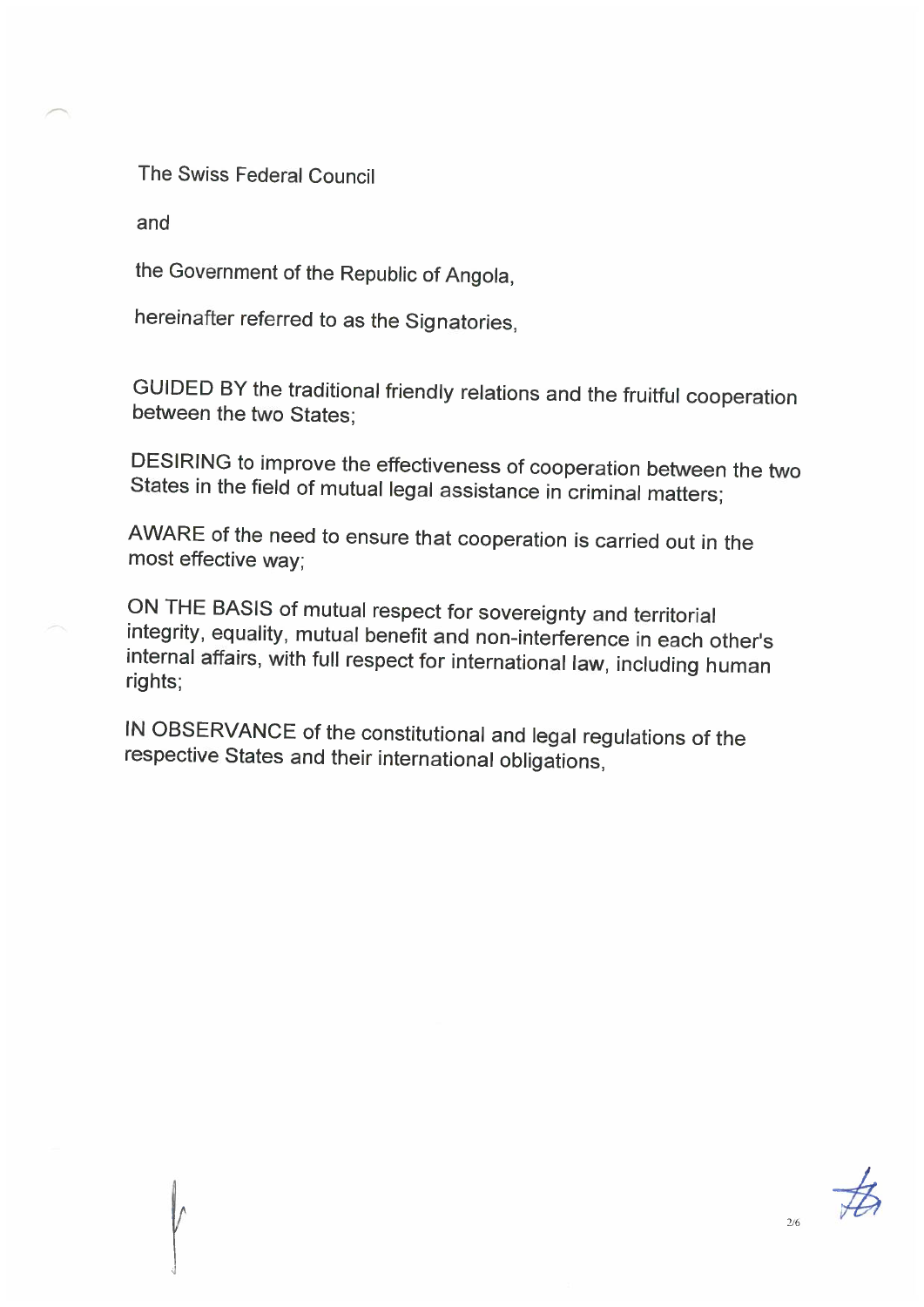### HAVE COME TO THE FOLLOWING UNDERSTANDING:

#### Paragraph 1 – Objective

- 1. The Signatories wish to further improve the existing cooperation in the field of mutual legal assistance in criminal matters as stated in paragraphs 2 and 3 of this Memorandum.
- 2. This Memorandum aims at:
	- a. developing a firm foundation for existing and future relations between the two States for cooperation in the field of mutual legal assistance in criminal matters;
	- b. defining the scope of mutual legal assistance in criminal matters;
	- c. enumerating measures for advancing cooperation;
	- d. promoting a greater understanding of each other's laws, legal system and legal institutions;
	- e. extending and strengthening the ties between the authorities directly responsible in the field of mutual legal assistance in criminal matters:
	- f. simplifying certain aspects of the mutual legal assistance procedure.
- 3. The provisions of this Memorandum are without prejudice to existing obligations of the Signatories pursuant to treaties, bilateral arrangements, domestic legislation or otherwise and are not intended to create any legally binding obligations.

### Paragraph 2 – General principles of cooperation in the field of mutual legal assistance in criminal matters

- 1.Mutual legal assistance in criminal matters can be sought and provided in accordance with the domestic legislation and the international obligations of the respective State, on the basis of reciprocity and in the context of this Memorandum.
- 2. The Signatories reaffirm their commitment to the rule of law, human rights and fundamental freedoms, in accordance with their obligations under international law.
- 3. This Memorandum can also be applied to requests for mutual legal assistance relating to acts or omissions committed before its coming into effect.

 $\begin{matrix} 6 & 6 \end{matrix}$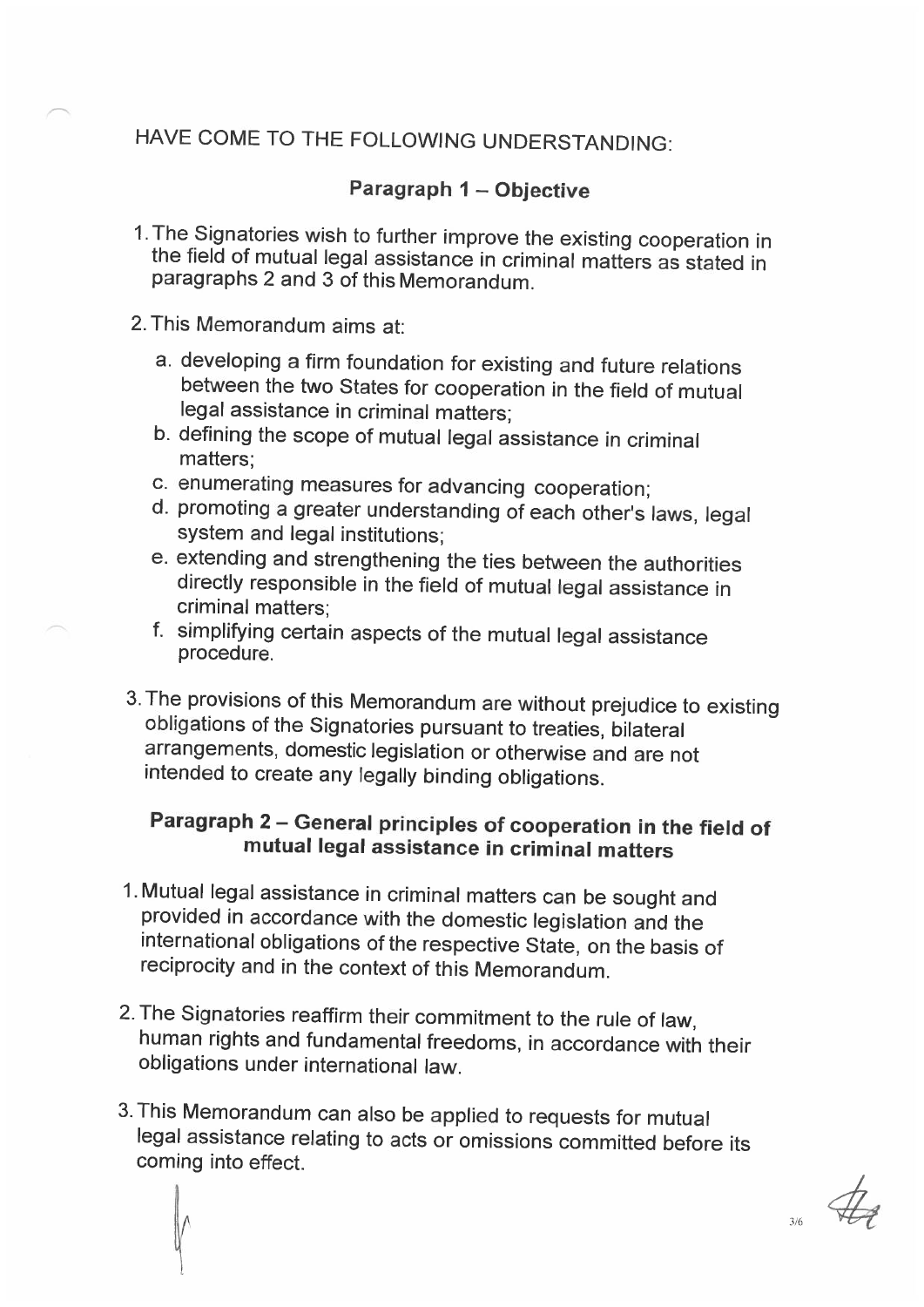#### Paragraph 3 – Scope

- 1. Mutual legal assistance may be afforded in particular for the following purposes:
	- a. service of documents;
	- b. obtaining and handing over of evidence;
	- c. seizure, confiscation and handing over of objects or assets.
- 2. The assistance may include the following measures:
	- a. effecting service of judicial documents;
	- b. taking evidence or statements of persons;
	- c. executing searches and seizures, and freezing of assets;
	- d. examining objects and sites;
	- e. providing of information, evidentiary items and expert evaluations;
	- f. providing of originals or copies of relevant documents and records, including bank, financial, corporate or business records;
	- g. identifying or tracing proceeds of crime, property, instrumentalities or other things for evidentiary purposes;
	- h. handing over of objects or assets with a view to forfeiture or for restitution to the entitled natural or legal person;
	- i. facilitating the voluntary appearance of persons in the requesting State:
	- j. any other type of assistance in accordance with the domestic legislation of the requested State;
	- k. spontaneous transmission of information.

### Paragraph 4 – Further measures for advancing cooperation

Measures with a view to further advancing the cooperation as stated in paragraphs 2 and 3 may include:

- a. the exchange of materials concerning the relevant laws, legal systems and legal institutions of the respective State;
- b. the organizing of expert meetings and consultations in order to discuss questions and issues regarding mutual legal assistance, of a more general nature or with regard to concrete cases;
- c. the establishment and strengthening of appropriate contacts between the responsible authorities.

#### Paragraph 5 – Confidentiality

Each Signatory may apply the provisions regarding confidentiality as provided for in its domestic legislation.



4,/6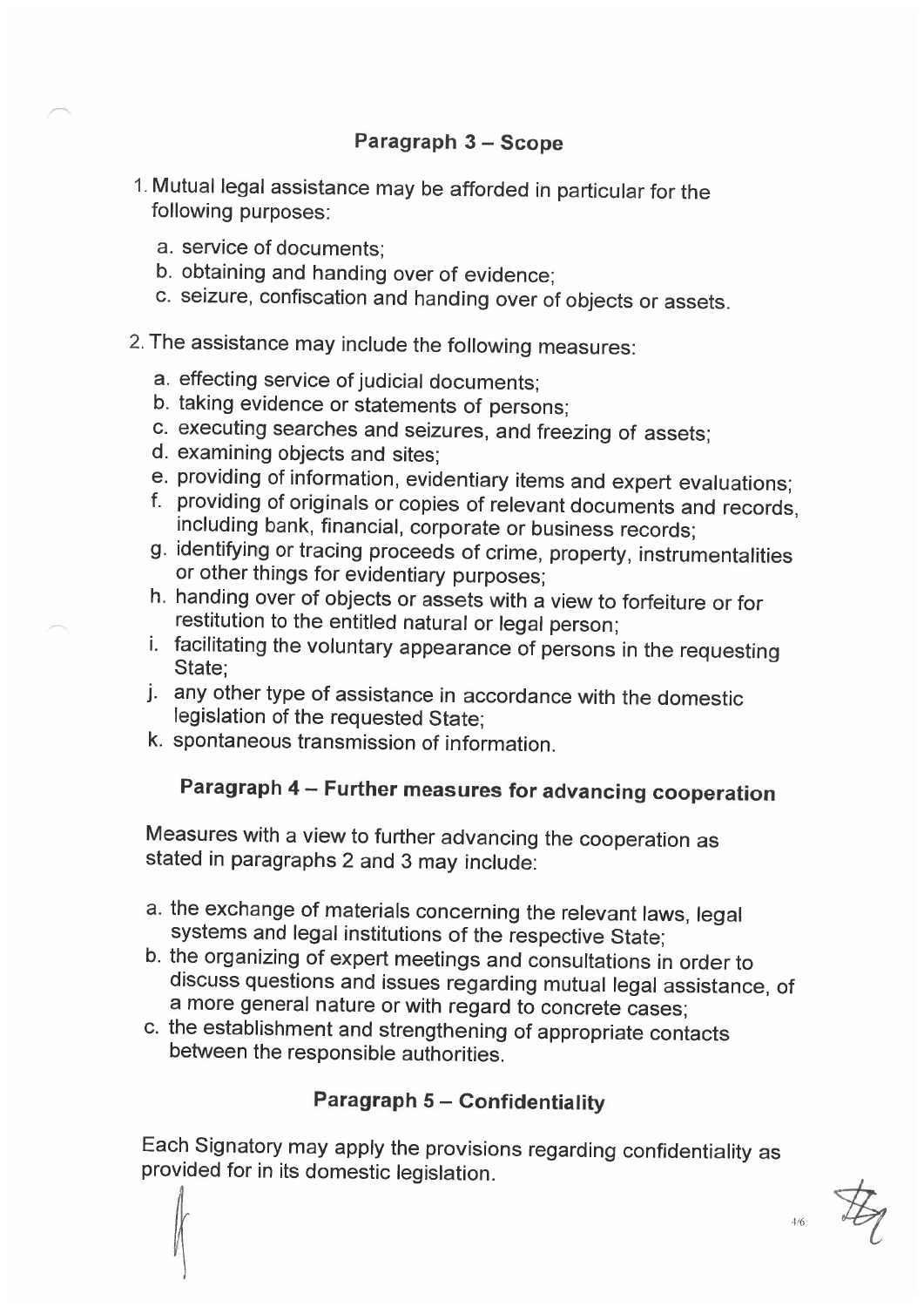### Paragraph 6 – Central Authorities

1. The Signatories may designate Central Authorities responsible for the cooperation in accordance with this Memorandum.

 $\cdot$  /

a. The Central Authority for the Swiss Confederation is:

The Federal Office of Justice of the Federal Department of Justice and Police (Bundesrain 20, CH-3003 Berne; phone: +41 58 462 11 20; e-mail: irh@bj.admin.ch)

b. The Central Authority for the Republic ofAngola is:

The Attorney General Office for criminal matters (Paläcio da Justiga, 5' floor, Luanda, phone: +244 923 44 55 27; e-mail: gicie\_pgr\_angola@hotmail.com)

- 2. Any changes regarding the Central Authority should be communicated to the other Signatory through the diplomatic channel.
- 3. Within the framework of this Memorandum, the Central Authorities may communicate directly with each other.

### Paragraph 7 – Model request

- 1. In order to facilitate and speed up cooperation between the Central Authorities, the Signatories may use a model request, taking into consideration the particularities of the respective laws. The model request is attached as Annex to this Memorandum.
- 2. The model request may serve as a guideline for the following types of mutual legal assistance in criminal matters:
	- a. hearing ofpersons;
	- b. obtaining evidence;
	- c. restraining assets or seizing objects;
	- d. handing over assets or objects for the purpose of forfeiture or return (asset recovery).

## Paragraph 8 – Support with regard to requests for legal assistance

1. In order to ensure that cooperation is carried out in the most effective way, the Central Authorities may consult each other.

5,,"'6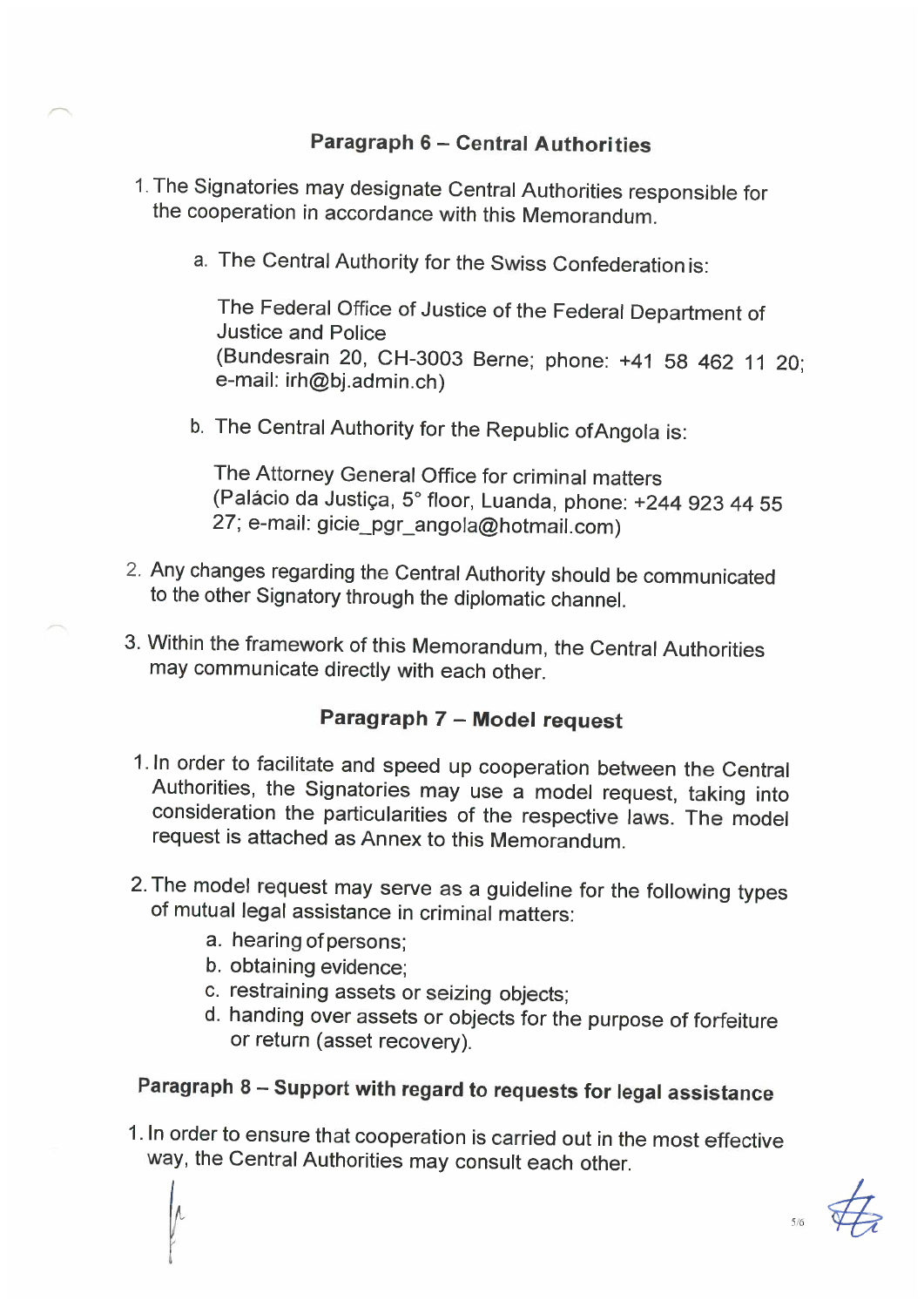2. To that end, they may provide advice to each other at the stage of drafting a request for mutual legal assistance.

#### Paragraph 9 – Language

- 1. The Central Authorities may communicate in English.
- 2. Requests for legal assistance and supporting documents should be accompanied with a translation into one of the languages of the requested State.
- 3. In urgent cases or when agreed by the Central Authorities, requests for legal assistance and supporting documents may be transmitted in English.
- 4. Other documents falling within the framework of this Memorandum should as a rule be transmitted in English.

#### Paragraph 10 – Amendments

This Memorandum or its Annex may be amended at any time by mutual consent. All such amendments will be agreed upon in writing between the Signatories.

#### Paragraph 11 – Effectiveness

This Memorandum will come into effect on the date of its signature.

Signed in Luanda on 19 July 2021, in two original copies in the English, German and Portuguese languages, all texts being equally valid.

For the Swiss Federal Council For the Republic of Angola:

Ambassador Nicolas Lang The Attorney General

risportary

Hëlder Fernando Pitta Groz

 $\beta$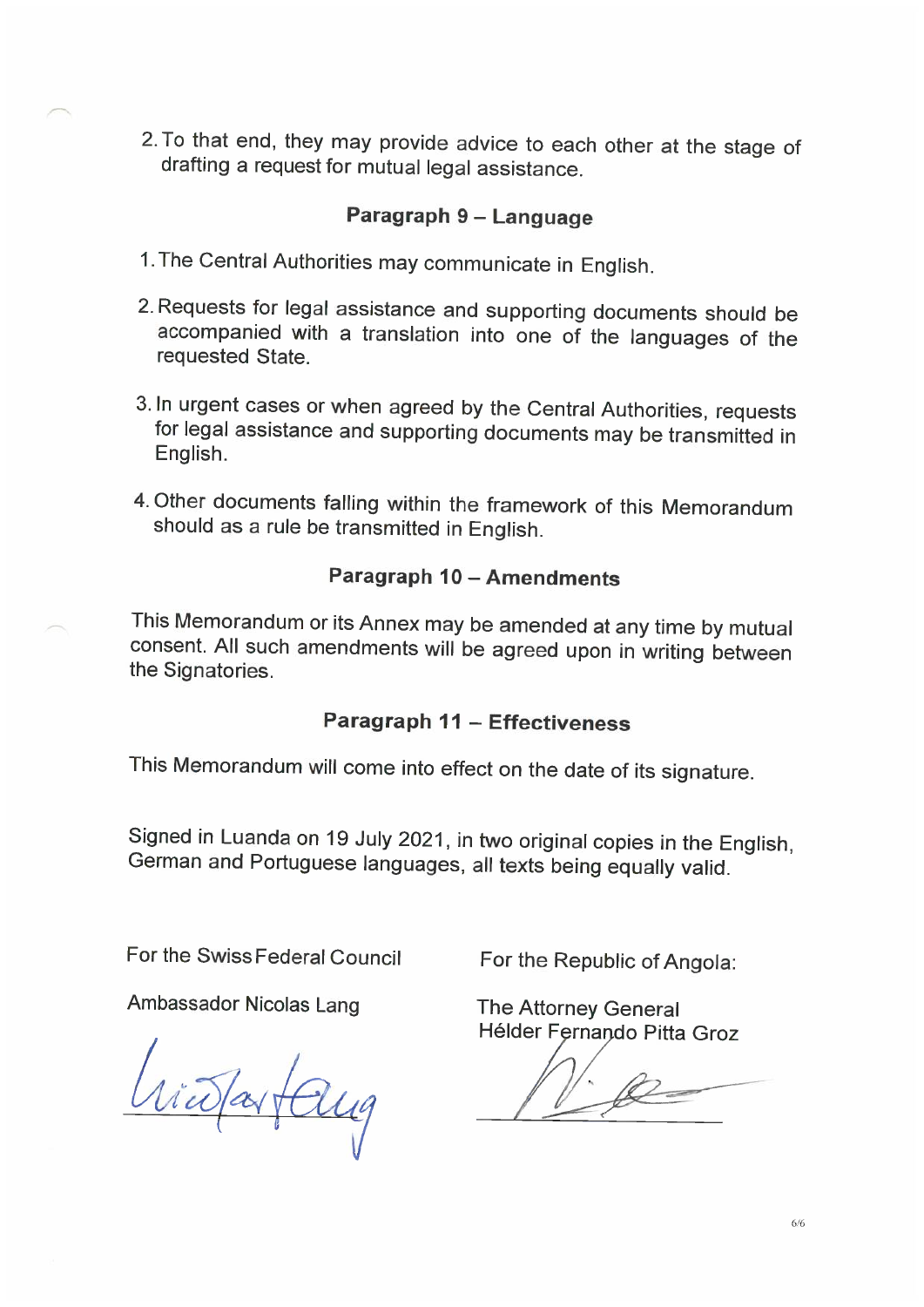Letter-head of the National Central Authority AU AU AU AUNEX

11

### **REQUEST** FOR MUTUAL LEGAL ASSISTANCE IN CRIMINAL MATTERS

:.4

#### CENTRAL AUTHORITY OF THE REQUESTING STATE

| Official title:                                                                             |  |
|---------------------------------------------------------------------------------------------|--|
|                                                                                             |  |
|                                                                                             |  |
|                                                                                             |  |
| Address:                                                                                    |  |
|                                                                                             |  |
|                                                                                             |  |
|                                                                                             |  |
|                                                                                             |  |
| Contact details of the responsible official dealing with the case (incl. phone numbers with |  |
| country code and e-mail address):                                                           |  |
|                                                                                             |  |
|                                                                                             |  |
|                                                                                             |  |
|                                                                                             |  |
|                                                                                             |  |

Please find enclosed the above-mentioned request for mutual legal assistance. Kindly have it executed according to your legislation and within the scope of your possibilities.

In this context we wish to inform you that similar requests from ... might be executed under the regulations of ... law (reciprocity).

We are looking forward to your information about the decision, which will be taken by your relevant authorities and thank you very much for your cooperation.

| Name and seal of the<br><b>National Central Authority:</b>                                                                                                                                            | Signature of the responsible<br>official at the National Central<br>Authority: |  |  |  |  |
|-------------------------------------------------------------------------------------------------------------------------------------------------------------------------------------------------------|--------------------------------------------------------------------------------|--|--|--|--|
| Place and date:                                                                                                                                                                                       |                                                                                |  |  |  |  |
| Copies:<br><b>Embassy of the Requesting State</b><br>4.4.5                                                                                                                                            |                                                                                |  |  |  |  |
| Language: Please note that the request and the accompanying documents have to be submitted together with a translation into<br>the following languages:<br>Documente outposition to Augustus Document |                                                                                |  |  |  |  |

Requests submttted to Angola: Portuguese

Requests to Syntzerland: German, French or Italian, as specified in each case by the Swiss central authority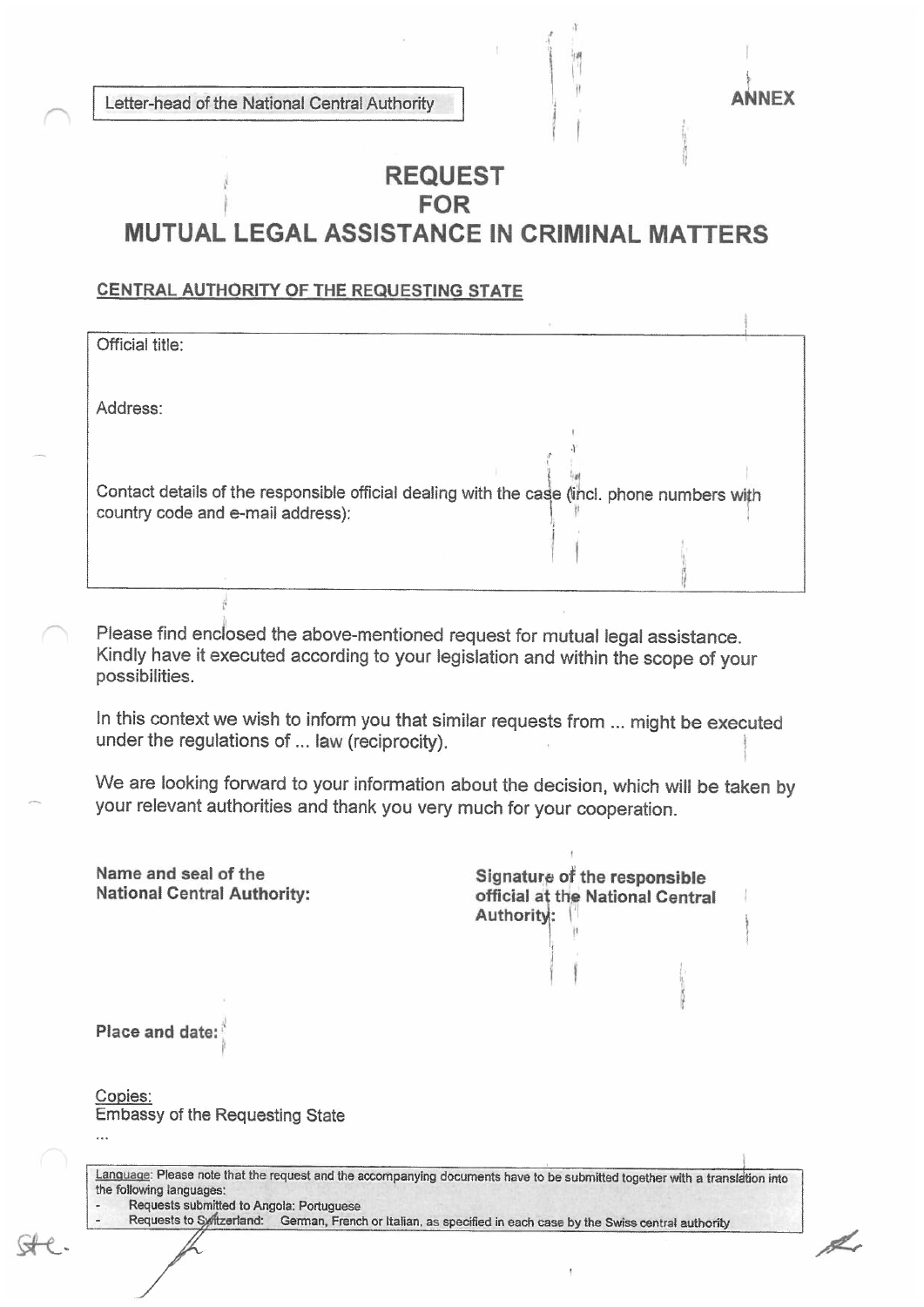Letter-head of the requesting authority primarily involved in the concrete case

### REQUEST

### FOR

### MUTUAL LEGAL ASSISTANCE IN CRIMINAL MATTERS

#### 1. REQUESTING AUTHORITY

| Official title:      |                                                                                            |  |  |  |
|----------------------|--------------------------------------------------------------------------------------------|--|--|--|
| Address:             |                                                                                            |  |  |  |
|                      |                                                                                            |  |  |  |
| and e-mail address): | Contact details of the person dealing with the case (incl. phone numbers with country code |  |  |  |
|                      |                                                                                            |  |  |  |

P

F

 $\begin{bmatrix} 1 & 1 \\ 1 & 1 \end{bmatrix}$ 

 $\mathcal{A}$ 

 $\left| \begin{array}{c} \end{array} \right|$ 

镧

#### 2. SUSPECT / DEFENDANT {if known)

Family name: Given name: Alias (if applicabie): Gender: Nationality: Date and place of birth: Address:

Passport/Identity card number (if applicable):

 $\approx$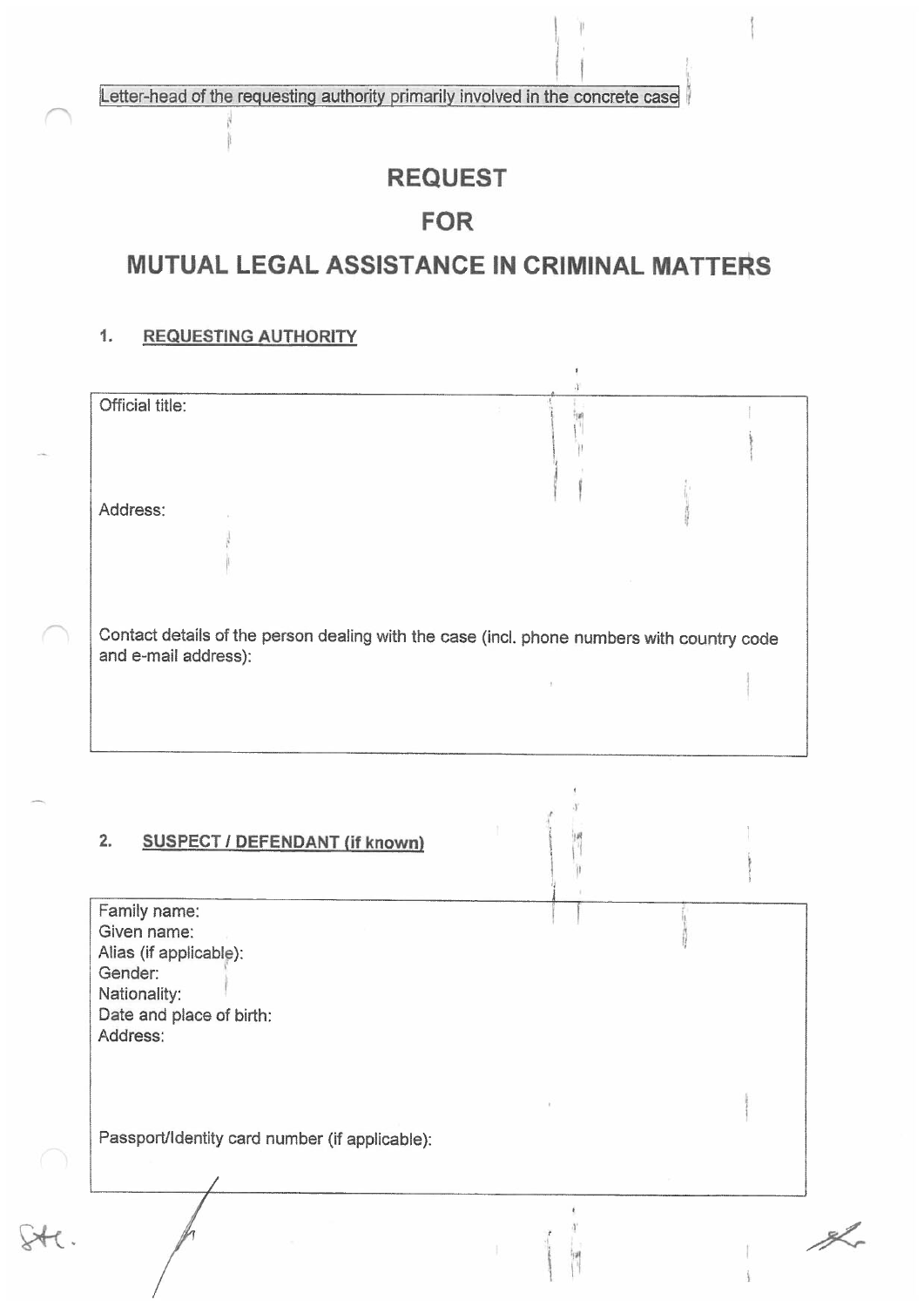In case of legal person:

Information on legal person:

Company name:

Where applicable and available:

Registration number/address of the seat Address of different branches: Contact details of person authorized to act on behalf of the company:

 $\mathbf{I}^{\dagger}$ ÎΙ.

ijв  $\mathbf{H}^{\prime}$ 

J.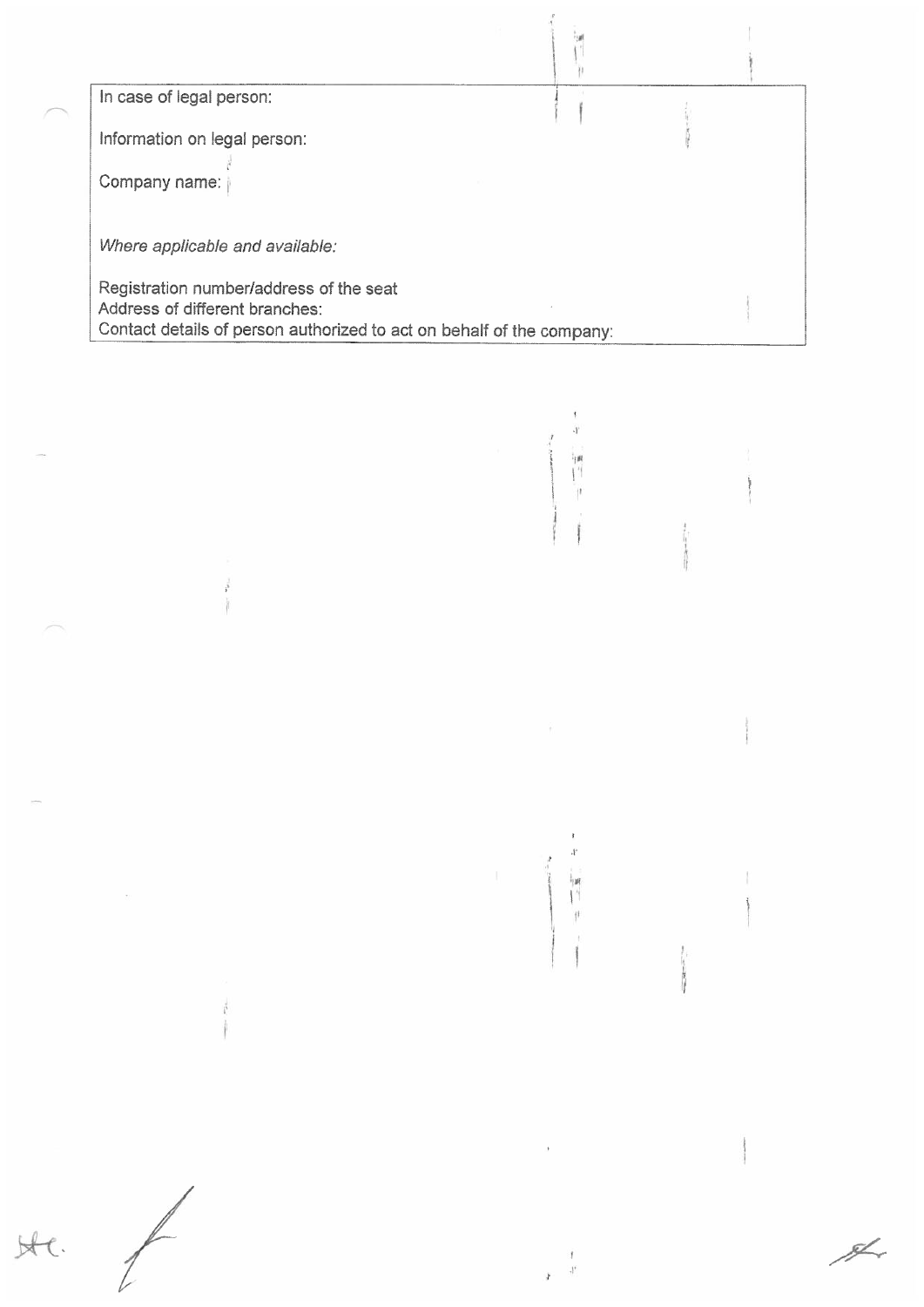#### 3. SUMMARy OF THE FACTS AND LEGAL QUALIFICATION OF THE OFFENCE

 $\circledast$ .

| Relevant facts of the case including place, time and manner of the commission of the<br>offence: |      |                                             |  |  |
|--------------------------------------------------------------------------------------------------|------|---------------------------------------------|--|--|
|                                                                                                  |      |                                             |  |  |
| Legal qualification (the specific criminal offence):                                             |      |                                             |  |  |
| Applicable penal provision(s) and maximum penalty:                                               |      |                                             |  |  |
|                                                                                                  |      | $\begin{bmatrix} 1 \\ 1 \\ 1 \end{bmatrix}$ |  |  |
| $\frac{1}{2}$                                                                                    | 이 두고 |                                             |  |  |

 $\mathcal{I}$ 

 $\mu$ 

 $\frac{d}{dx}$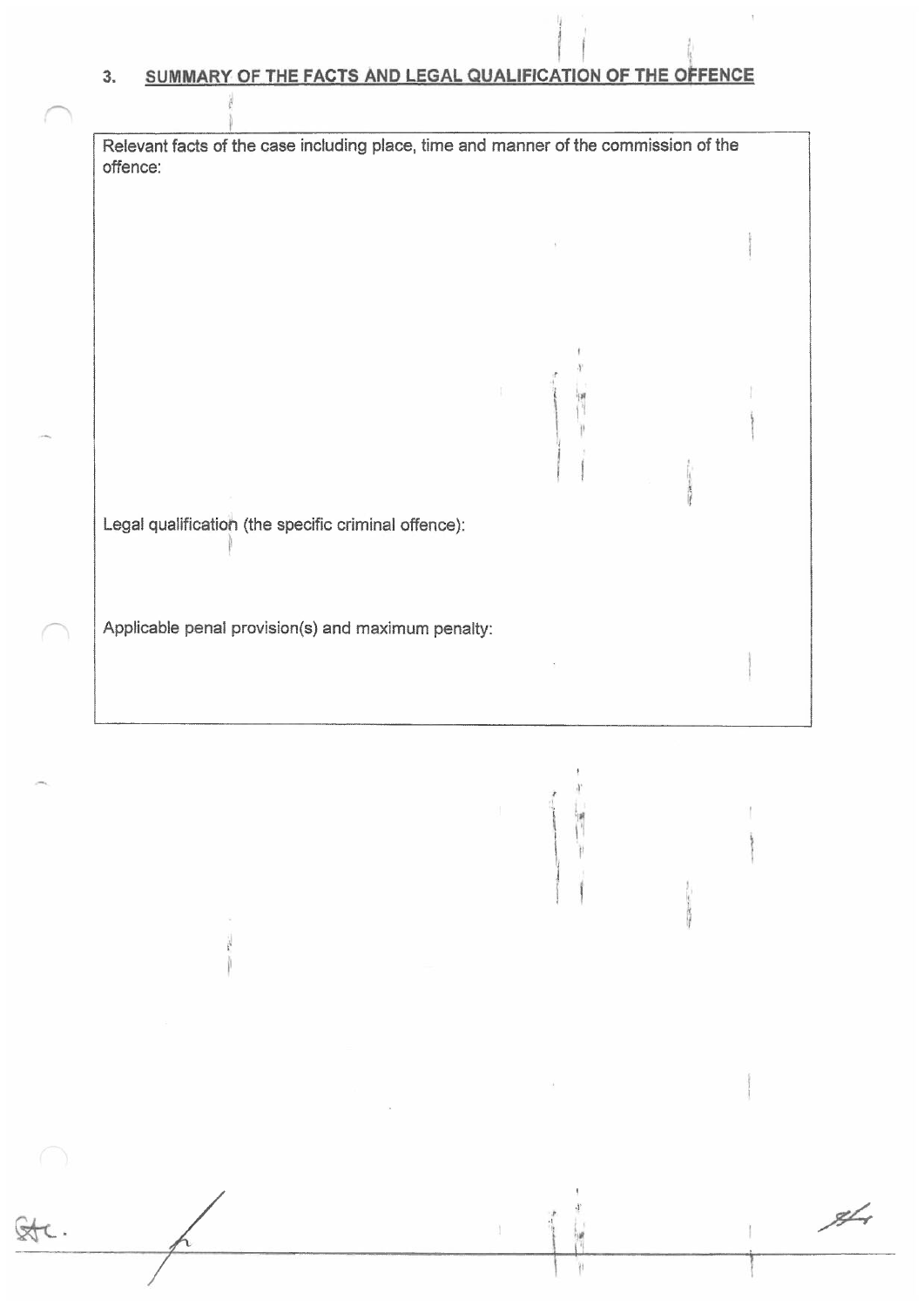#### OBJECT OF AND REASON FOR THE REQUEST 4.

Subject matter and nature of the investigation, prosecution or judicial proceeding in the requesting State to which the request relates (stage of the criminal proceedings): Assistance sought / acts requested: Clear description of the links between the offence and the person and between the offence and the evidence/measure/criminal assets sought in the requested State:

ļţ

L

H.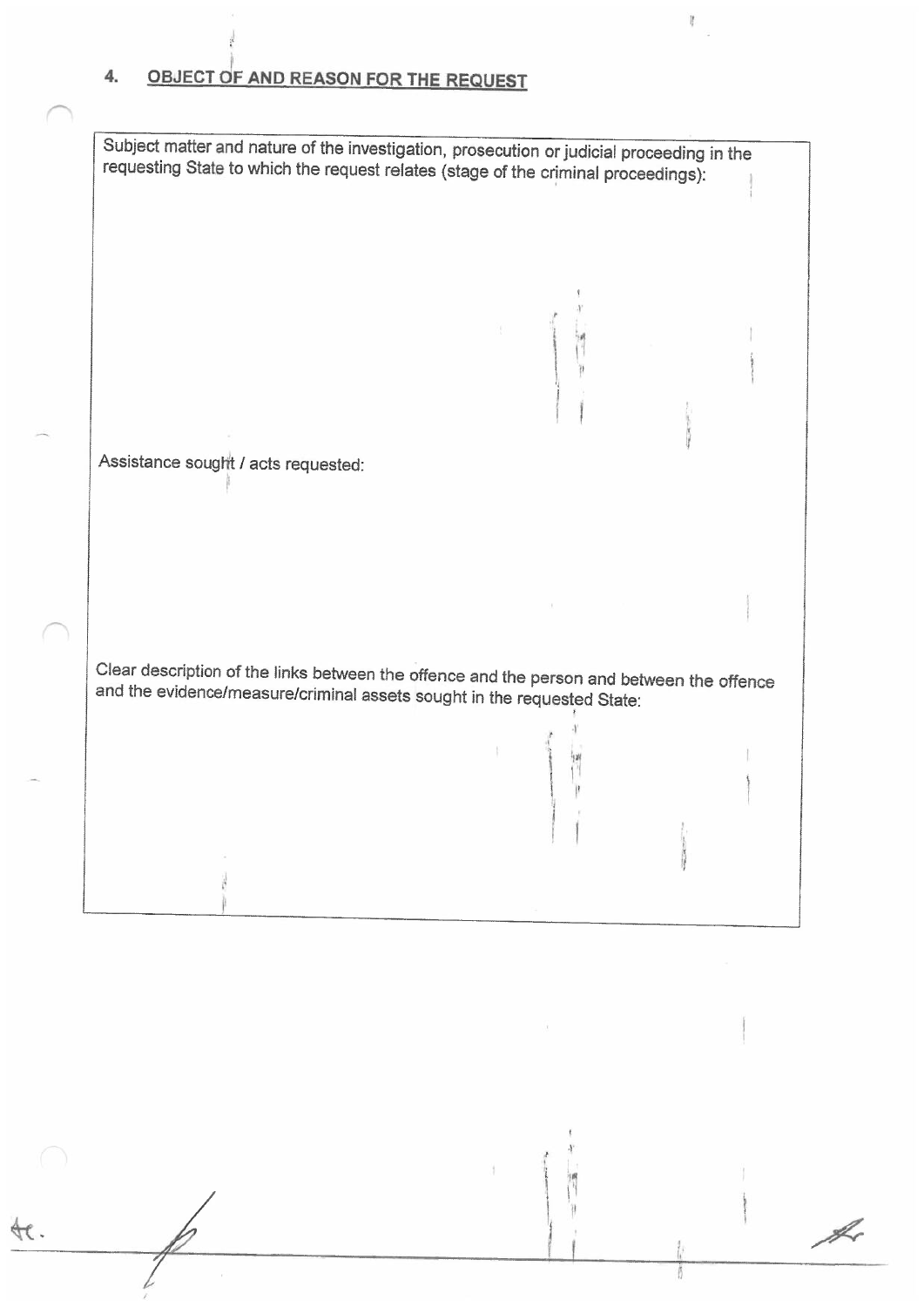5. DETAILED INFORMATION AND SPECIAL REQUIREMENTS

r\

#### (MAIN TYPE(S) TO BE CHOSEN ACCORDING TO NECESSITY)

-1

|                          | Hearing of persons:<br>Information on the person: family name, given name, alias (if applicable), gender, nationality, date and place<br>of birth, address                                                                                                                                                              |
|--------------------------|-------------------------------------------------------------------------------------------------------------------------------------------------------------------------------------------------------------------------------------------------------------------------------------------------------------------------|
|                          | $\square$ witness<br>Hearing in the capacity of:<br>$\square$ suspect<br>$\square$ expert<br>$\square$ person with other procedural role<br>$\Box$ defendant                                                                                                                                                            |
| $\blacksquare$           | List of questions to be asked (to be attached to this document)                                                                                                                                                                                                                                                         |
| $\blacksquare$           | Where applicable, state the rights and obligations of the person to be heard (for instance duty to give<br>evidence, obligation to be truthful, right to refuse to give evidence as well as the consequences in case of<br>failure to fulfil the obligations to be notified to the person to be heard:                  |
| $\Box$                   | Other evidence to be taken:<br>Evidence to be taken and the acts requested (as detailed as possible):                                                                                                                                                                                                                   |
|                          |                                                                                                                                                                                                                                                                                                                         |
|                          | Confirmation that the requested measures are also permitted in the requesting State;                                                                                                                                                                                                                                    |
|                          |                                                                                                                                                                                                                                                                                                                         |
| $\Box$                   | Blocking of bank account(s) / seizing of assets and objects:<br>In the case of a request for the blocking of bank accounts information relating to bank account(s) in question:<br>name of the bank, account number (where known), address of branch where the account is held (where<br>known)                         |
|                          | State why it is believed that the account is held in the requested State:                                                                                                                                                                                                                                               |
|                          | Confirmation that the requested measures are also permitted in the requesting State:                                                                                                                                                                                                                                    |
| $\Box$                   |                                                                                                                                                                                                                                                                                                                         |
| $\bullet$                | Handing over of assets or objects for the purpose of forfeiture or return:<br>Indicate exactly the requested measures (execution of the confiscation order, handing over of the restrained<br>assets x or the seized objects y).                                                                                        |
|                          |                                                                                                                                                                                                                                                                                                                         |
| $\overline{\phantom{a}}$ | Earlier request(s) for obtaining evidence resp. for restraining assets or seizing objects connected with the<br>present request and date of this/these request(s):                                                                                                                                                      |
| $\qquad \qquad -$        | Stage of the proceedings in the requesting State: Has the defendant been condemned and have the assets<br>restrained in the requested State been confiscated in the requesting State? If so, please provide a copy of<br>the confiscation order and a confirmation that the confiscation order is final and executable. |
| $\blacksquare$           | Confirmation that the rights of the owners of the assets/objects and possibly third persons entitled to these<br>assets/objects have been given the occasion to defend their claims in a proceeding of the requesting State:                                                                                            |